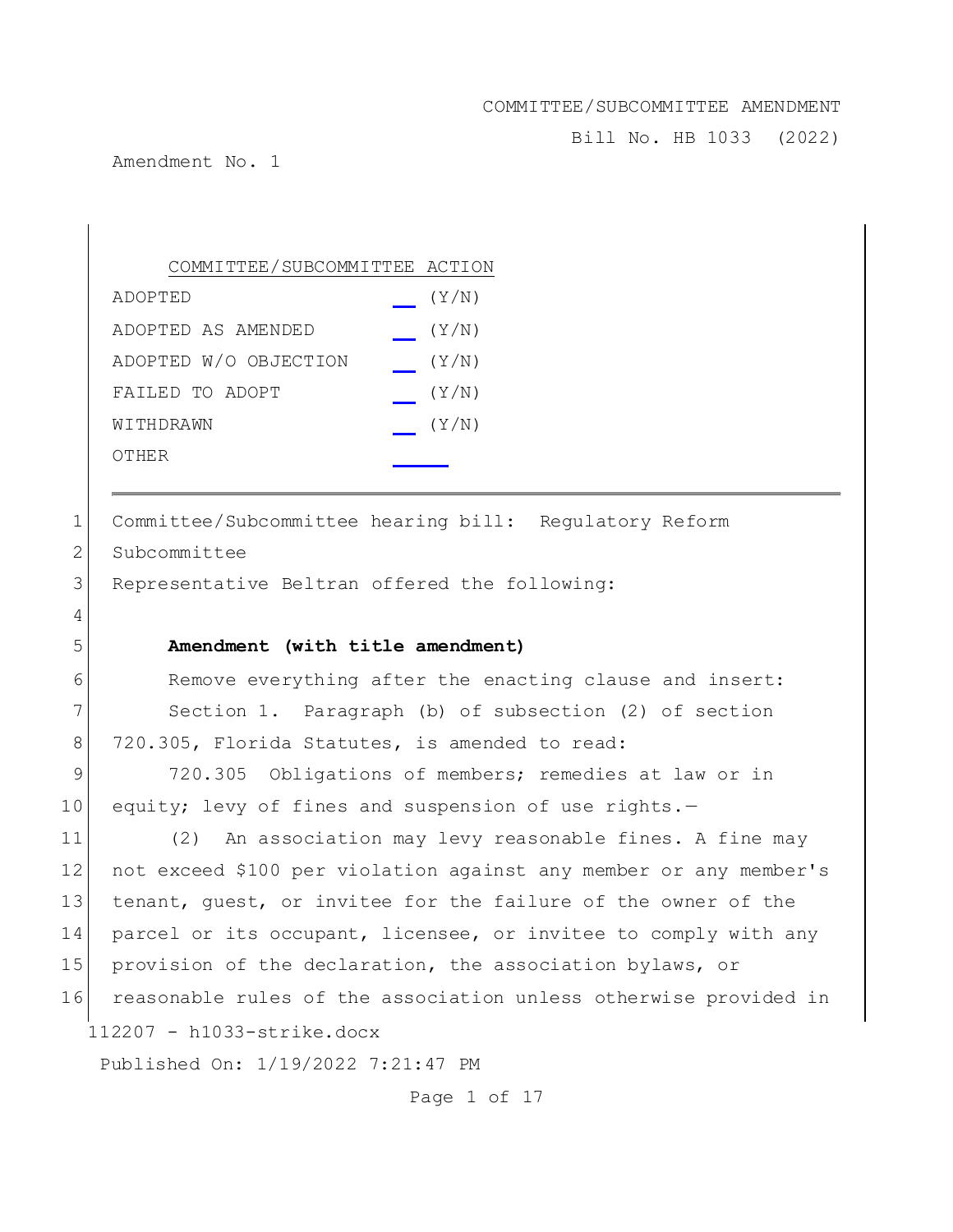Bill No. HB 1033 (2022)

Amendment No. 1

17 the governing documents. A fine may be levied by the board for 18 each day of a continuing violation, with a single notice and 19 opportunity for hearing, except that the fine may not exceed  $20^\circ$  \$1,000 in the aggregate unless otherwise provided in the 21 governing documents. A fine of less than \$1,000 may not become a 22 lien against a parcel. In any action to recover a fine, the 23 prevailing party is entitled to reasonable attorney fees and 24 costs from the nonprevailing party as determined by the court.

112207 - h1033-strike.docx  $25$  (b)1. A fine or suspension levied by the board of 26 administration may not be imposed unless the board first 27 provides at least 14 days' notice to the parcel owner and, if 28 applicable, any occupant, licensee, or invitee of the parcel 29 owner, sought to be fined or suspended, and provides written 30 | notice of an opportunity for a hearing before a fine and 31 suspension committee of at least three members appointed by the 32 board who are not officers, directors, or employees of the 33 association, or the spouse, parent, child, brother, or sister of 34 an officer, director, or employee. Such hearing must be 35 conducted within 14 days after the board of administration 36 receives a written request for a hearing by the parcel owner or 37 the occupant, licensee, or invitee of the parcel owner sought to 38 be fine or suspended, unless the parcel owner or the occupant, 39 licensee, or invitee of the parcel owner sought to be fined or 40 suspended requests a later date in writing. The request can be 41 made by United States mail, hand delivery, or by e-mail to the

Published On: 1/19/2022 7:21:47 PM

Page 2 of 17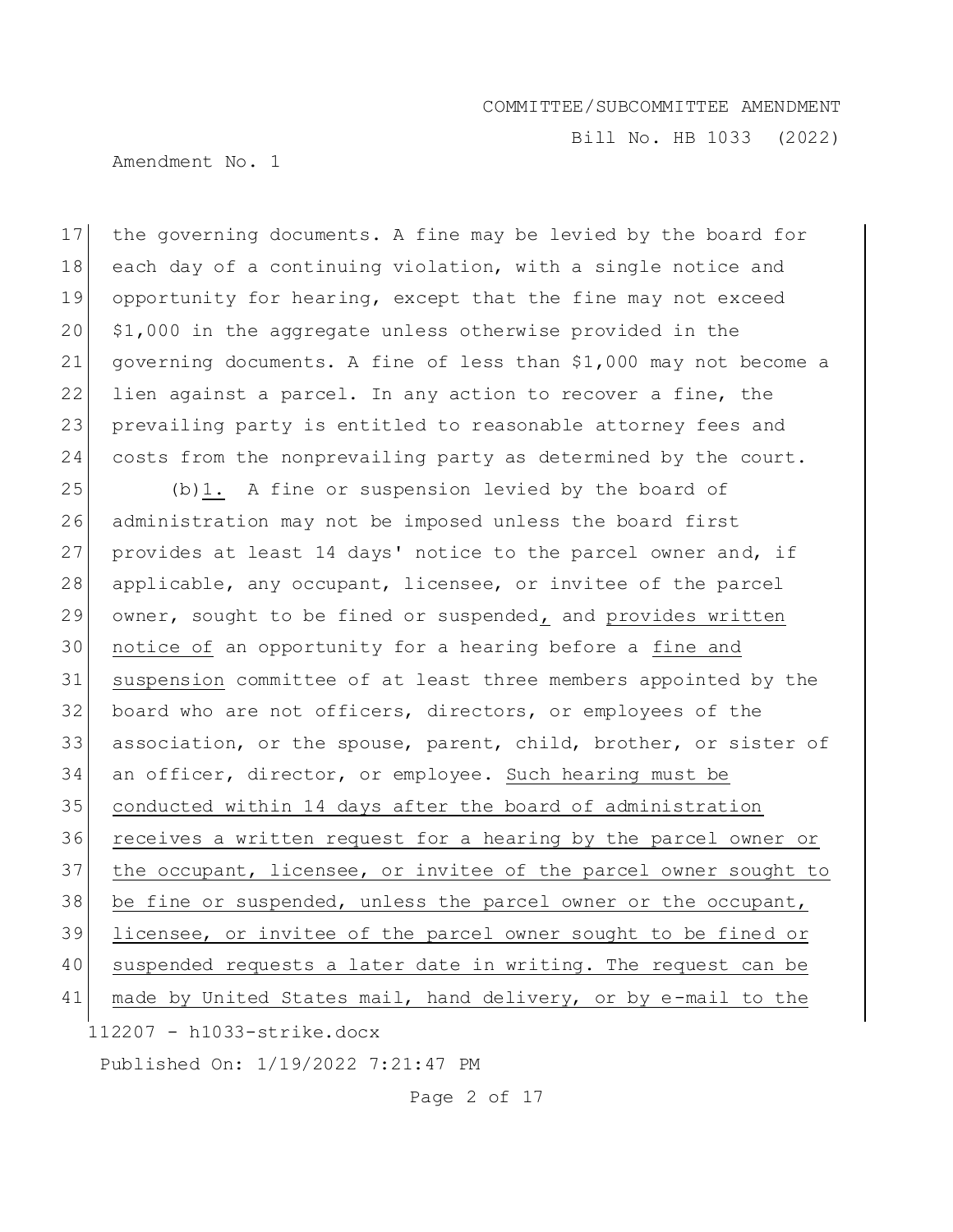Bill No. HB 1033 (2022)

Amendment No. 1

112207 - h1033-strike.docx 42 board, a manager, the fine and suspension committee, or a 43 designated officer. The parcel owner, occupant, licensee, or 44 invitee sought to be fined or suspended has a right to appear 45 before the fine and suspension committee and may do so in person 46 or by telephone, real-time videoconferencing, or similar real-47 time electronic or video communication. If the fine and 48 suspension committee, by majority vote, does not approve a 49 proposed fine or suspension or reduce a fine or suspension, the 50 proposed fine or suspension may not be imposed. The role of the 51 fine and suspension committee is limited to determining whether  $52$  to confirm,  $\theta$  reject, or reduce the fine or suspension levied 53 by the board. If the proposed fine or suspension levied by the 54 board is approved by the fine and suspension committee, the fine 55 payment is due 5 days after notice of the approved fine is 56 provided to the parcel owner and, if applicable, to any 57 occupant, licensee, or invitee of the parcel owner. The 58 association must provide written notice of such fine or 59 suspension by United States mail or hand delivery to the parcel 60 owner and, if applicable, to any occupant, licensee, or invitee 61 of the parcel owner. The association must also provide the 62 written notice by electronic transmission to the parcel owner's 63 e-mail address, if the parcel owner's e-mail address is 64 maintained in the association's official records. 65 2. Within 3 days after receiving written notice that the 66 fine or suspension was approved by the fine and suspension

Published On: 1/19/2022 7:21:47 PM

Page 3 of 17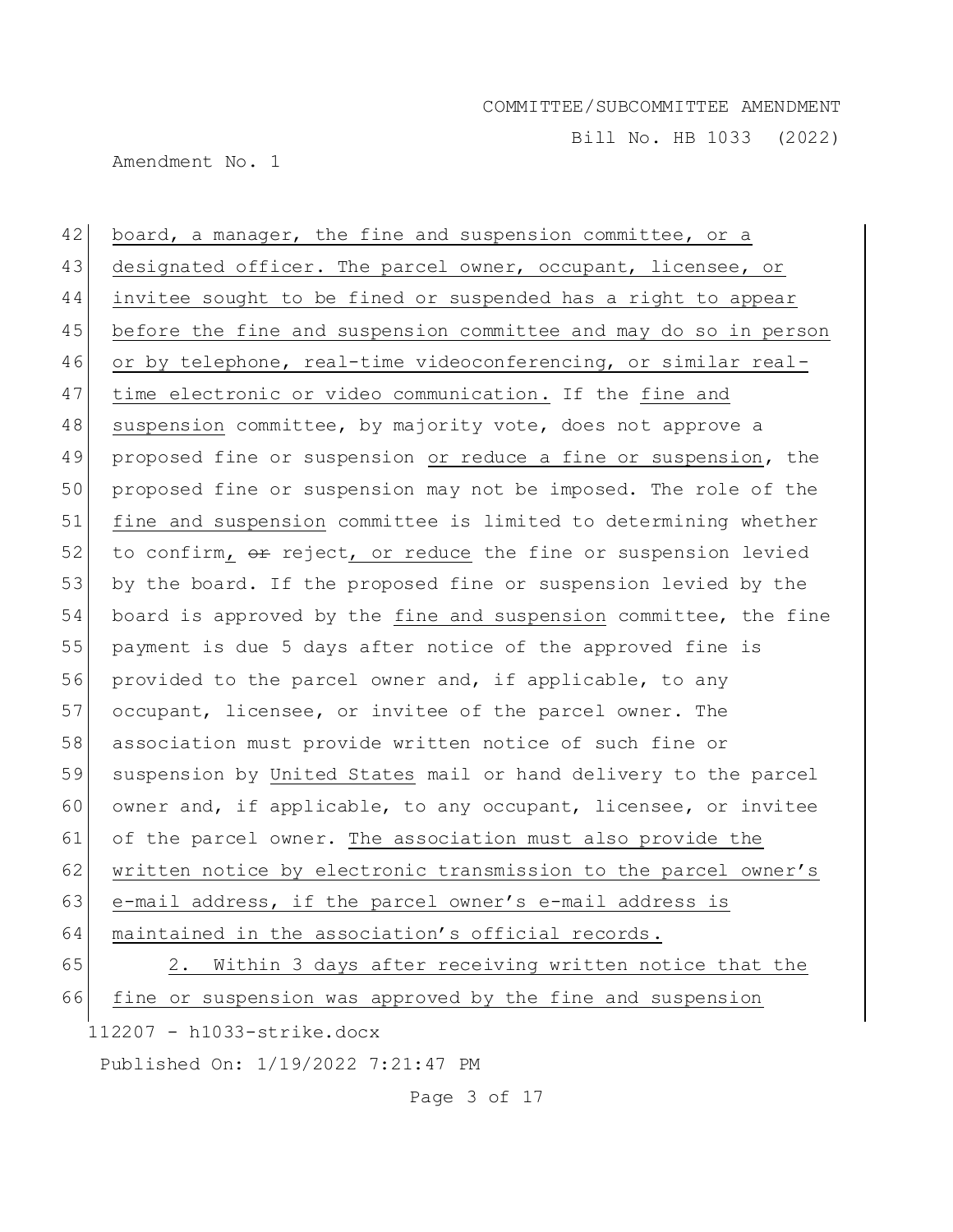Bill No. HB 1033 (2022)

Amendment No. 1

| 67 | committee, a parcel owner or, if applicable, the occupant,       |
|----|------------------------------------------------------------------|
| 68 | licensee, or invitee of the parcel owner, who is fined or        |
| 69 | suspended may appeal the fine or suspension by providing written |
| 70 | notice of such appeal to the board, a manager, the fine and      |
| 71 | suspension committee, or a designated officer by United States   |
| 72 | mail, hand delivery, or e-mail.                                  |
| 73 | 3. An association must give a parcel owner or, if                |
| 74 | applicable, any occupant, licensee, or invitee of the parcel     |
| 75 | owner, who appeals a fine or suspension, an opportunity for a    |
| 76 | hearing before an appeals committee made up of at least five     |
| 77 | members appointed by the board who are not officers, directors,  |
| 78 | employees of the association, or members of the fine and         |
| 79 | suspension committee, or the spouse, parent, child, brother, or  |
| 80 | sister of an officer, director, employee, or member of the fine  |
| 81 | and suspension committee. The parcel owner or the occupant,      |
| 82 | licensee, or invitee of the parcel owner fined or suspended has  |
| 83 | a right to appear before the appeals committee and may do so in  |
| 84 | person or by telephone, real-time videoconferencing, or similar  |
| 85 | real-time electronic or video communication. The role of the     |
| 86 | appeals committee is limited to determining whether to confirm,  |
| 87 | reject, or reduce the fine or suspension levied by the board and |
| 88 | confirmed by the fine and suspension committee. If the appeals   |
| 89 | committee, by majority vote, does not approve the fine or        |
| 90 | suspension or reduce the fine or suspension, the fine or         |
| 91 | suspension may not be imposed. If the violation that resulted in |
|    | 112207 - h1033-strike.docx                                       |
|    | Published On: 1/19/2022 7:21:47 PM                               |

Page 4 of 17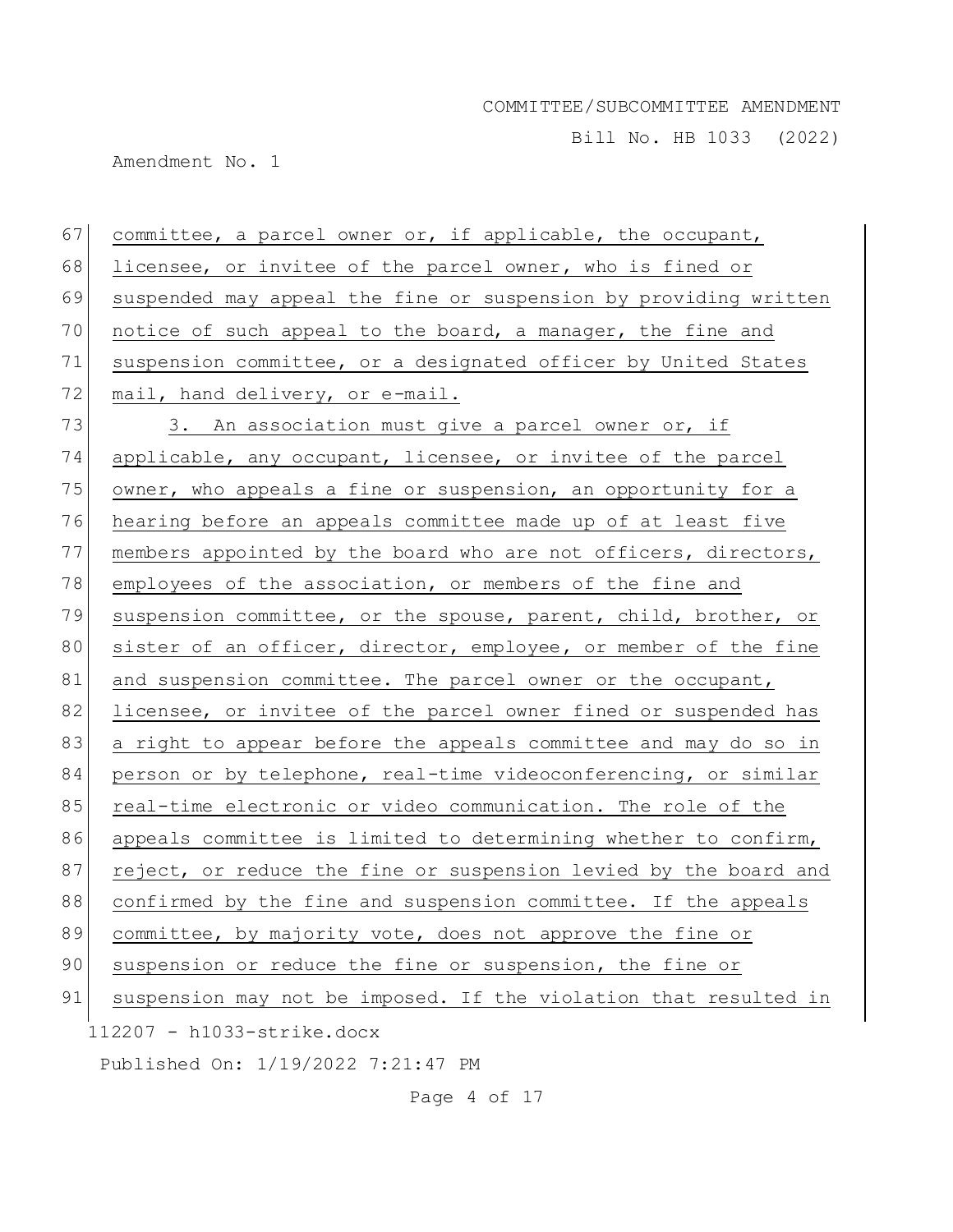Bill No. HB 1033 (2022)

Amendment No. 1

| 92  | the fine or suspension is corrected before the hearing, the      |
|-----|------------------------------------------------------------------|
| 93  | appeals committee must reduce the fine or suspension by at least |
| 94  | 50 percent. The association must provide written notice of the   |
| 95  | appeals committee's decision by United States mail or hand       |
| 96  | delivery to the parcel owner and, if applicable, to the          |
| 97  | occupant, licensee, or invitee of the parcel owner who received  |
| 98  | the fine or suspension. The association must also provide the    |
| 99  | written notice by electronic transmission to the parcel owner's  |
| 100 | e-mail address, if the parcel owner's e-mail address is          |
| 101 | maintained in the association's official records. Payment of a   |
| 102 | fine that is appealed in compliance with this paragraph is due 5 |
| 103 | days after notice of the appeals committee's decision is         |
| 104 | provided to the parcel owner and, if applicable, to the          |
| 105 | occupant, licensee, or invitee of the parcel owner.              |
| 106 | Section 2. Paragraph (a) of subsection (2) of section            |
| 107 | 720.311, Florida Statutes, is amended and subsection (3) is      |
| 108 | added to that section to read:                                   |
| 109 | 720.311 Dispute resolution.-                                     |
| 110 | (2) (a) Disputes between an association and a parcel owner       |
| 111 | regarding use of or changes to the parcel or the common areas    |
| 112 | and other covenant enforcement disputes, disputes regarding      |
| 113 | amendments to the association documents, disputes regarding      |
| 114 | meetings of the board and committees appointed by the board,     |
| 115 | membership meetings not including election meetings, and access  |
| 116 | to the official records of the association must shall be the     |
|     | 112207 - h1033-strike.docx                                       |
|     | Published On: 1/19/2022 7:21:47 PM                               |

Page 5 of 17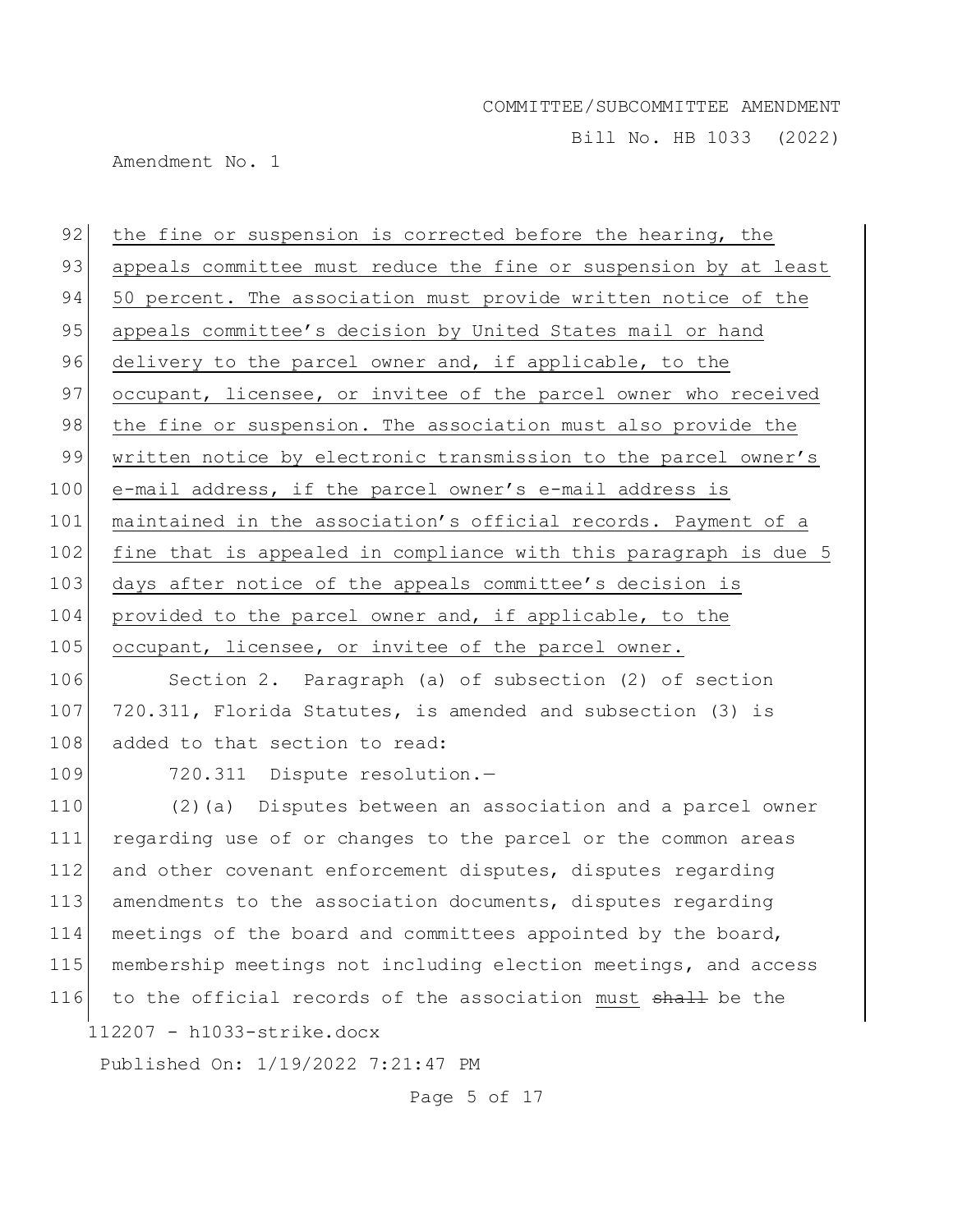Bill No. HB 1033 (2022)

Amendment No. 1

112207 - h1033-strike.docx 117 subject of a demand for presuit mediation served by an aggrieved 118 party or a petition for nonbinding arbitration as provided in 119 subsection (3) before the dispute is filed in court. Presuit 120 mediation proceedings must be conducted in accordance with the 121 applicable Florida Rules of Civil Procedure, and these 122 proceedings are privileged and confidential to the same extent 123 as court-ordered mediation. Disputes subject to presuit 124 mediation under this section may shall not include the 125 collection of any assessment, fine, or other financial 126 obligation, including attorney attorney's fees and costs, 127 claimed to be due or any action to enforce a prior mediation 128 settlement agreement between the parties. Also, in any dispute 129 subject to presuit mediation under this section where emergency 130 relief is required, a motion for temporary injunctive relief may 131 be filed with the court without first complying with the presuit 132 mediation requirements of this section. After any issues 133 regarding emergency or temporary relief are resolved, the court 134 may either refer the parties to a mediation program administered 135 by the courts or require mediation under this section. An 136 arbitrator or judge may not consider any information or evidence 137 arising from the presuit mediation proceeding except in a 138 proceeding to impose sanctions for failure to attend a presuit 139 mediation session or to enforce a mediated settlement agreement. 140 Persons who are not parties to the dispute may not attend the 141 presuit mediation conference without the consent of all parties,

Published On: 1/19/2022 7:21:47 PM

Page 6 of 17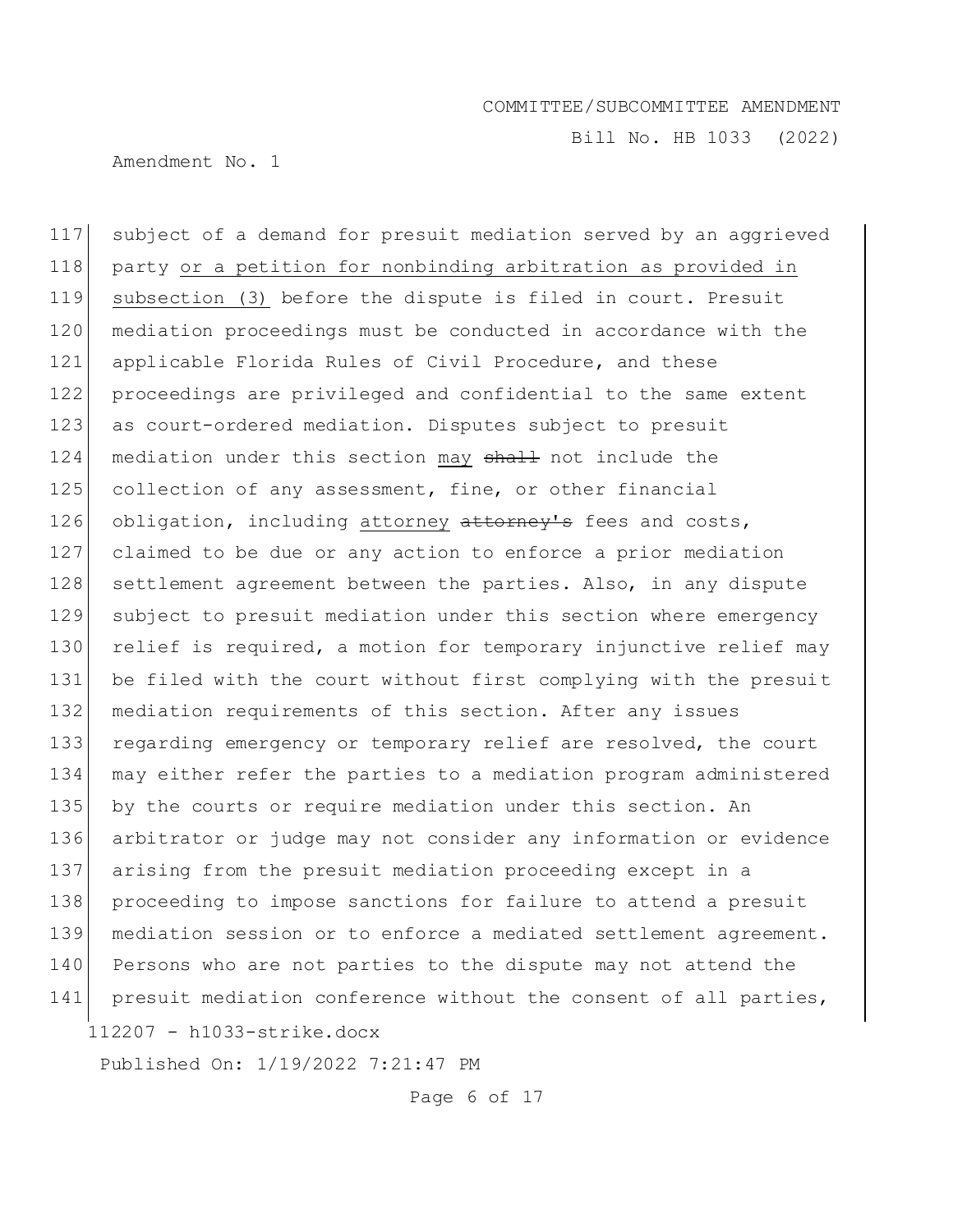Bill No. HB 1033 (2022)

Amendment No. 1

142 except for counsel for the parties and a corporate 143 representative designated by the association. When mediation is 144 attended by a quorum of the board, such mediation is not a board 145 meeting for purposes of notice and participation set forth in s. 146 720.303. An aggrieved party must shall serve on the responding 147 party a written demand to participate in presuit mediation in 148 substantially the following form:

149 STATUTORY OFFER TO PARTICIPATE

150 IN PRESUIT MEDIATION

151 The alleged aggrieved party, ..............., hereby demands 152 that  $\dots \dots \dots \dots$ , as the responding party, engage in 153 mandatory presuit mediation in connection with the following 154 disputes, which by statute are of a type that are subject to 155 presuit mediation:

156 (List specific nature of the dispute or disputes to be mediated 157 and the authority supporting a finding of a violation as to each 158 dispute.)

112207 - h1033-strike.docx 159 Pursuant to section 720.311, Florida Statutes, this demand to 160 resolve the dispute through presuit mediation is required before 161 a lawsuit can be filed concerning the dispute. Pursuant to the 162 statute, the parties are required to engage in presuit mediation 163 with a neutral third-party mediator in order to attempt to 164 resolve this dispute without court action, and the aggrieved

Published On: 1/19/2022 7:21:47 PM

Page 7 of 17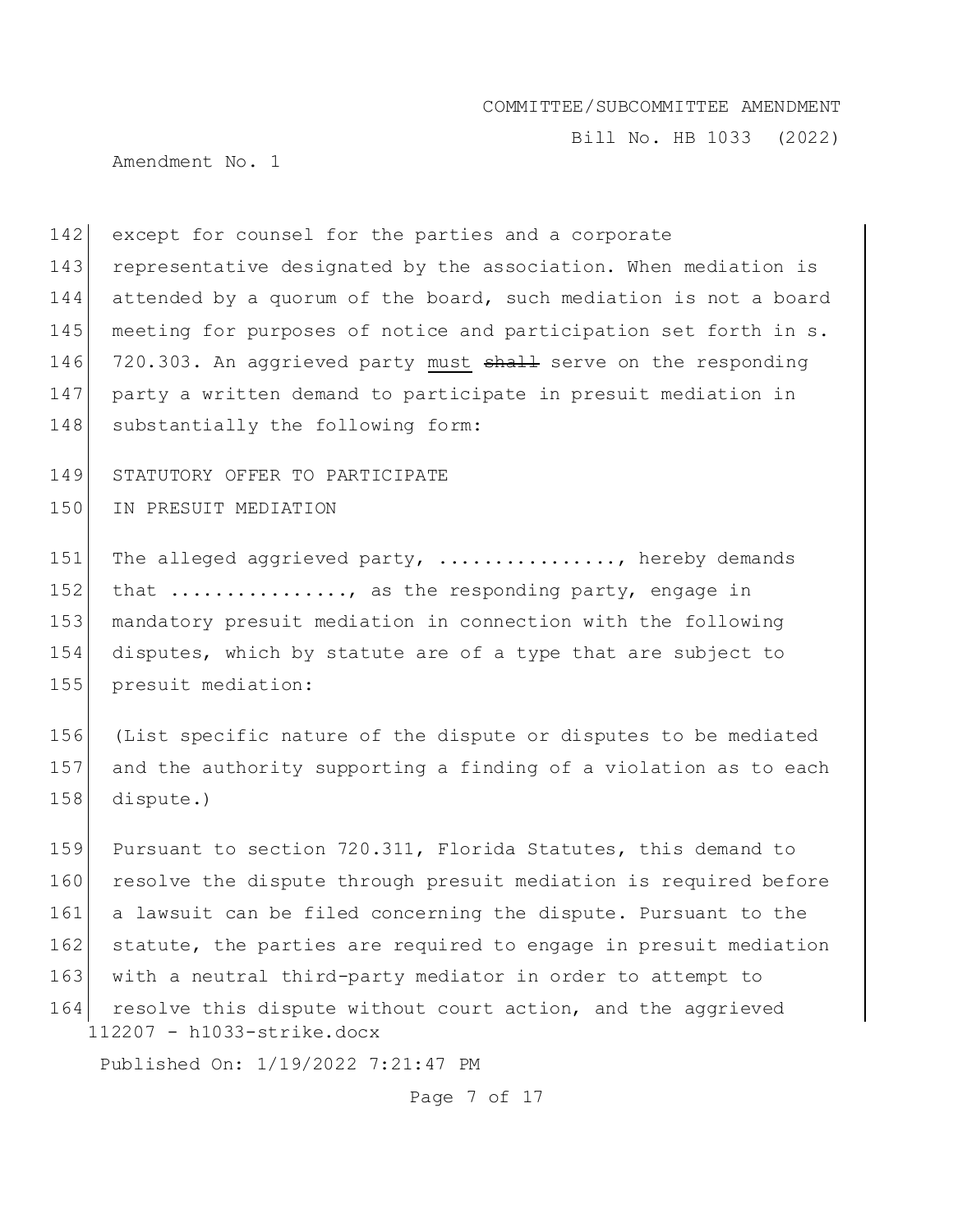Bill No. HB 1033 (2022)

Amendment No. 1

165 party demands that you likewise agree to this process. If you 166 fail to participate in the mediation process, suit may be 167 brought against you without further warning.

 The process of mediation involves a supervised negotiation process in which a trained, neutral third-party mediator meets 170 with both parties and assists them in exploring possible opportunities for resolving part or all of the dispute. By agreeing to participate in presuit mediation, you are not bound 173 in any way to change your position. Furthermore, the mediator has no authority to make any decisions in this matter or to determine who is right or wrong and merely acts as a facilitator 176 to ensure that each party understands the position of the other party and that all options for reasonable settlement are fully explored.

179 If an agreement is reached, it shall be reduced to writing and 180 becomes a binding and enforceable commitment of the parties. A 181 resolution of one or more disputes in this fashion avoids the 182 need to litigate these issues in court. The failure to reach an 183 agreement, or the failure of a party to participate in the 184 process, results in the mediator declaring an impasse in the 185 mediation, after which the aggrieved party may proceed to court 186 on all outstanding, unsettled disputes. If you have failed or 187 refused to participate in the entire mediation process, you will

112207 - h1033-strike.docx

Published On: 1/19/2022 7:21:47 PM

Page 8 of 17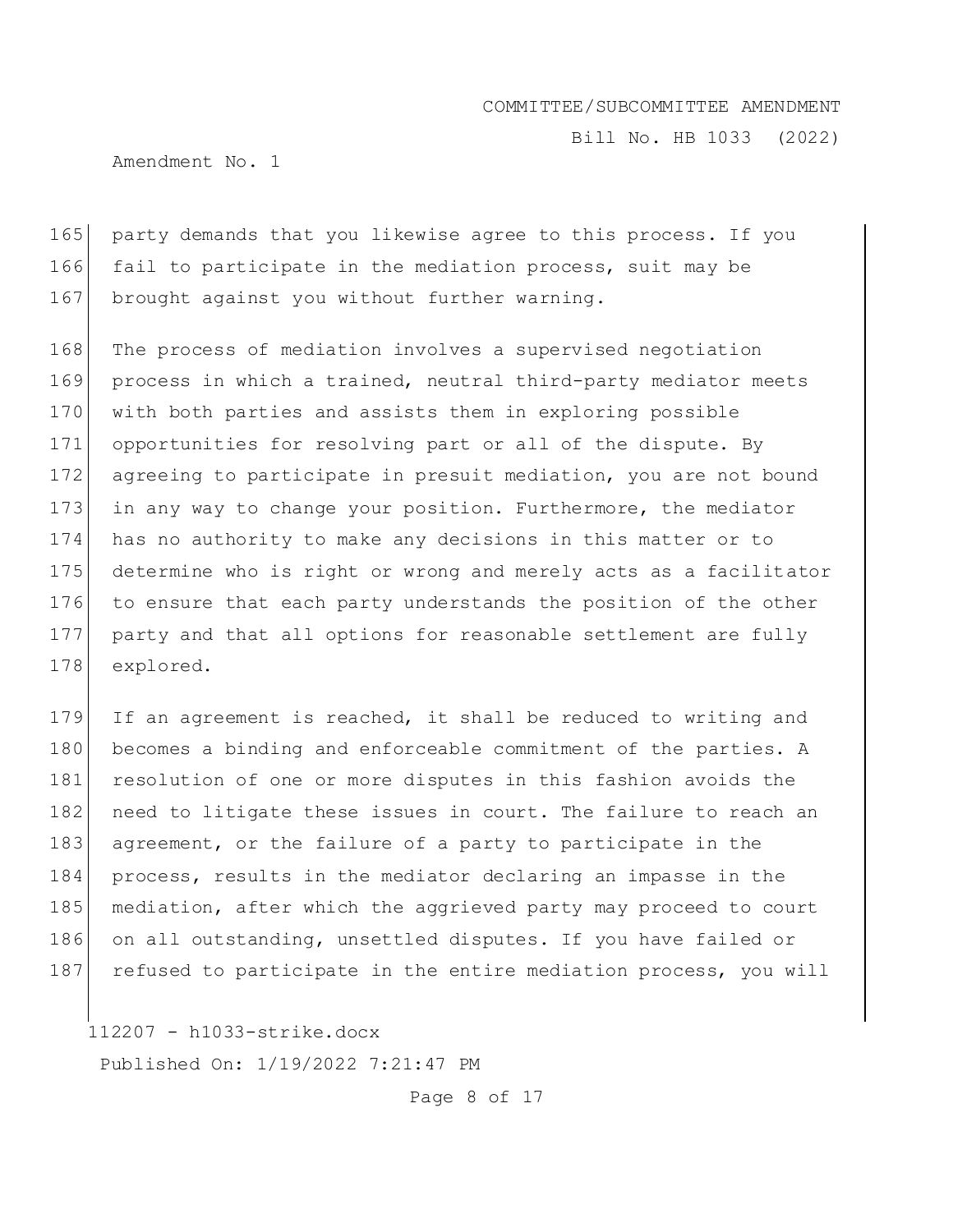Bill No. HB 1033 (2022)

Amendment No. 1

188 not be entitled to recover attorney attorney's fees, even if you 189 prevail.

190 The aggrieved party has selected and hereby lists five certified 191 mediators who we believe to be neutral and qualified to mediate 192 the dispute. You have the right to select any one of these 193 mediators. The fact that one party may be familiar with one or 194 more of the listed mediators does not mean that the mediator 195 cannot act as a neutral and impartial facilitator. Any mediator 196 who cannot act in this capacity is required ethically to decline 197 to accept engagement. The mediators that we suggest, and their 198 current hourly rates, are as follows:

199 (List the names, addresses, telephone numbers, and hourly rates 200 of the mediators. Other pertinent information about the 201 background of the mediators may be included as an attachment.)

202 You may contact the offices of these mediators to confirm that 203 the listed mediators will be neutral and will not show any 204 favoritism toward either party. The Florida Supreme Court can 205 provide you a list of certified mediators.

112207 - h1033-strike.docx 206 Unless otherwise agreed by the parties, section 720.311(2)(b), 207 Florida Statutes, requires that the parties share the costs of 208 presuit mediation equally, including the fee charged by the 209 mediator. An average mediation may require three to four hours 210 of the mediator's time, including some preparation time, and the

Published On: 1/19/2022 7:21:47 PM

Page 9 of 17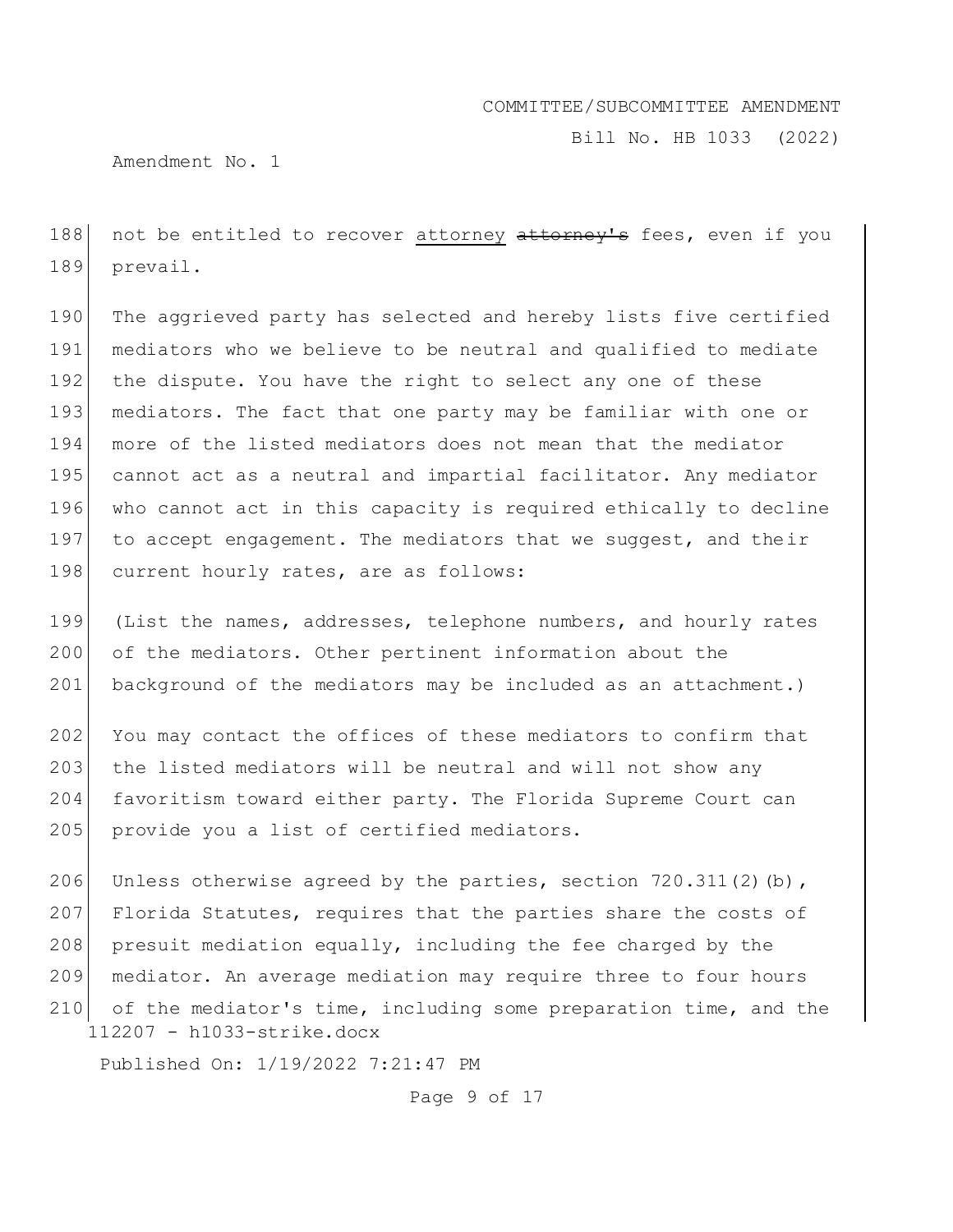Bill No. HB 1033 (2022)

Amendment No. 1

211 parties would need to share equally the mediator's fees as well 212 as their own attorney attorney's fees if they choose to employ 213 an attorney in connection with the mediation. However, use of an 214 attorney is not required and is at the option of each party. The 215 | mediators may require the advance payment of some or all of the 216 anticipated fees. The aggrieved party hereby agrees to pay or 217 prepay one-half of the mediator's estimated fees and to forward 218 this amount or such other reasonable advance deposits as the 219 mediator requires for this purpose. Any funds deposited will be 220 returned to you if these are in excess of your share of the fees 221 incurred.

 To begin your participation in presuit mediation to try to 223 resolve the dispute and avoid further legal action, please sign below and clearly indicate which mediator is acceptable to you. 225 We will then ask the mediator to schedule a mutually convenient time and place for the mediation conference to be held. The mediation conference must be held within ninety (90) days after  $\theta$   $\theta$   $\pm$  this date, unless extended by mutual written agreement. In 229 the event that you fail to respond within 20 days after  $f$  the the 230 date of this letter, or if you fail to agree to at least one of 231 the mediators that we have suggested or to pay or prepay to the mediator one-half of the costs involved, the aggrieved party will be authorized to proceed with the filing of a lawsuit against you without further notice and may seek an award of

112207 - h1033-strike.docx

Published On: 1/19/2022 7:21:47 PM

Page 10 of 17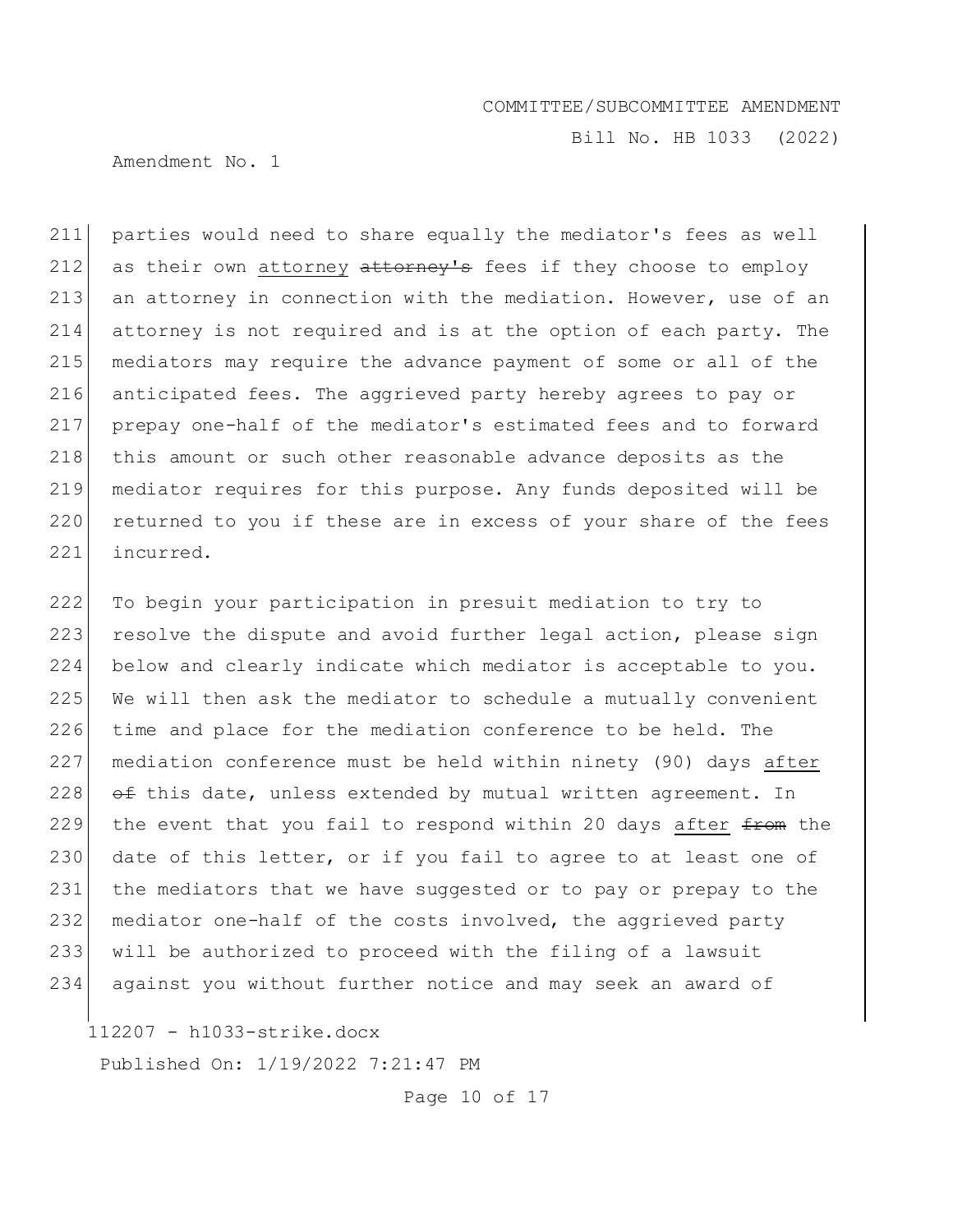Bill No. HB 1033 (2022)

Amendment No. 1

| 235 | attorney attorney's fees or costs incurred in attempting to     |
|-----|-----------------------------------------------------------------|
| 236 | obtain mediation.                                               |
| 237 | Therefore, please give this matter your immediate attention. By |
| 238 | law, your response must be mailed by certified mail, return     |
| 239 | receipt requested, and by first-class mail to the address shown |
| 240 | on this demand.                                                 |
| 241 | .                                                               |
| 242 |                                                                 |
| 243 | RESPONDING PARTY: YOUR SIGNATURE INDICATES YOUR AGREEMENT TO    |
| 244 | THAT CHOICE.                                                    |
| 245 | AGREEMENT TO MEDIATE                                            |
|     |                                                                 |
| 246 | The undersigned hereby agrees to participate in presuit         |
| 247 | mediation and agrees to attend a mediation conducted by the     |
| 248 | following mediator or mediators who are listed above as someone |
| 249 | who would be acceptable to mediate this dispute:                |
| 250 | (List acceptable mediator or mediators.)                        |
| 251 | I/we further agree to pay or prepay one-half of the mediator's  |
| 252 | fees and to forward such advance deposits as the mediator may   |
| 253 | require for this purpose.                                       |
| 254 | .                                                               |
|     | 112207 - h1033-strike.docx                                      |

Page 11 of 17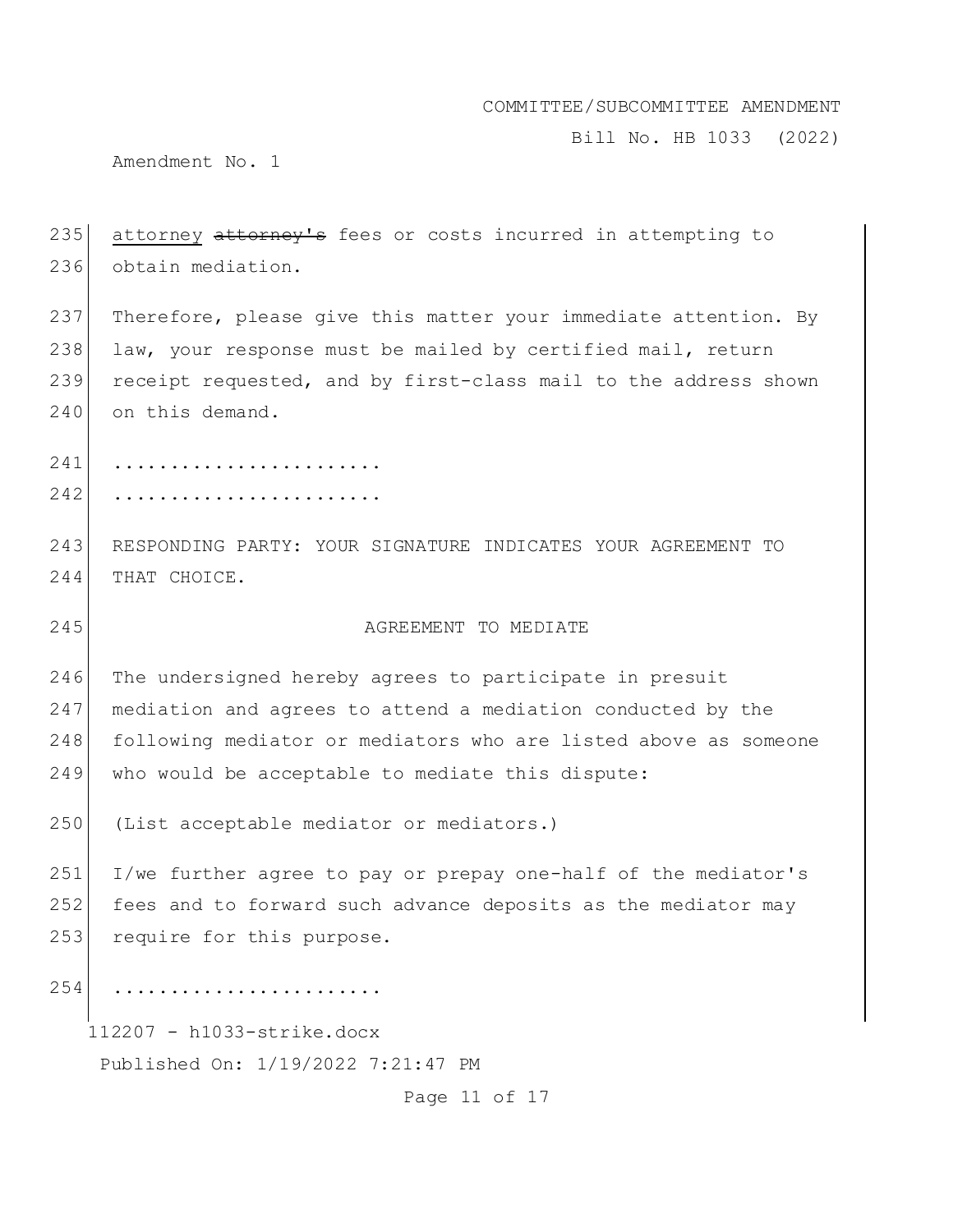Bill No. HB 1033 (2022)

Amendment No. 1

| 255 | Signature of responding party #1                                  |
|-----|-------------------------------------------------------------------|
| 256 |                                                                   |
| 257 | Telephone contact information                                     |
| 258 |                                                                   |
| 259 |                                                                   |
|     | Signature and telephone contact information of responding party   |
| 260 | #2 (if applicable) (if property is owned by more than one person, |
| 261 | all owners must sign)                                             |
| 262 | In lieu of initiating presuit mediation under this<br>(3)         |
| 263 | section, an aggrieved party may submit a dispute subject to       |
| 264 | presuit mediation under subsection (2) to nonbinding arbitration  |
| 265 | in accordance with s. 718.1255.                                   |
| 266 | Section 3. Section 720.319, Florida Statutes, is                  |
| 267 | created to read:                                                  |
| 268 | 720.319 Homeowners' association ombudsman.-                       |
| 269 | (1) ADMINISTRATION; APPOINTMENT; LOCATION. -                      |
| 270 | There is created an Office of the Homeowners'<br>(a)              |
| 271 | Association Ombudsman to be located, for administrative           |
| 272 | purposes, within the Department of Business and Professional      |
| 273 | Regulation. The functions of the office shall be funded by the    |
| 274 | General Appropriations Act.                                       |
| 275 | The Governor shall appoint the ombudsman. The<br>(b)              |
| 276 | ombudsman must be an attorney admitted to practice before the     |
| 277 | Florida Supreme Court and shall serve at the pleasure of the      |
| 278 | Governor. The ombudsman, an officer, or a full-time employee of   |
|     | 112207 - h1033-strike.docx                                        |
|     | Published On: 1/19/2022 7:21:47 PM                                |

Page 12 of 17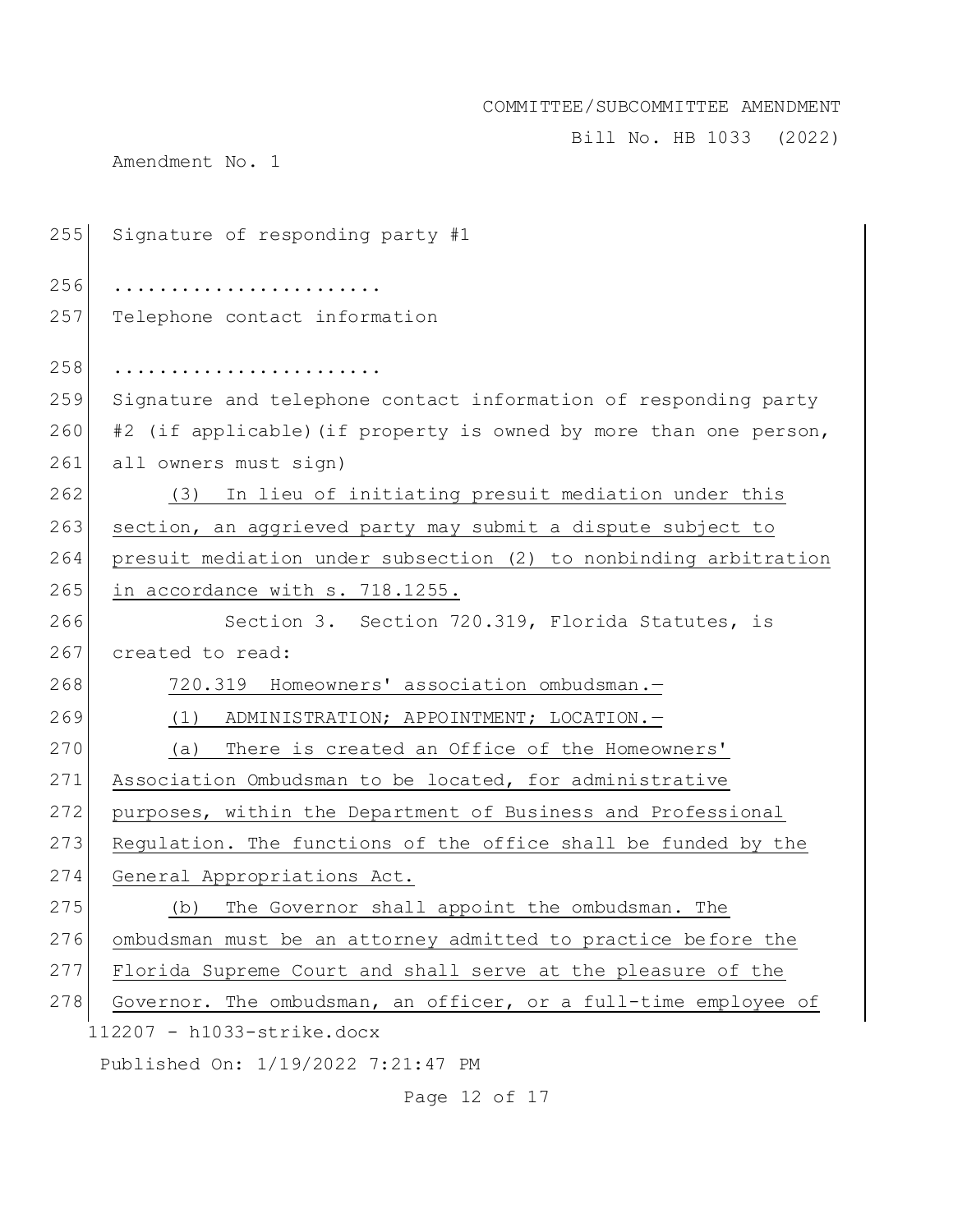Bill No. HB 1033 (2022)

Amendment No. 1

| 279 | the ombudsman's office may not actively engage in any other      |
|-----|------------------------------------------------------------------|
| 280 | business or profession that directly or indirectly relates to or |
| 281 | conflicts with his or her work in the ombudsman's office; serve  |
| 282 | as the representative, or an executive, officer, or employee, of |
| 283 | any political party, executive committee, or other governing     |
| 284 | body of a political party; receive remuneration for activities   |
| 285 | on behalf of any candidate for public office; or engage in       |
| 286 | soliciting votes or other activities on behalf of a candidate    |
| 287 | for public office. The ombudsman, an officer, or a full-time     |
| 288 | employee of the ombudsman's office may not become a candidate    |
| 289 | for election to public office unless he or she first resigns     |
| 290 | from his or her office or employment.                            |
| 291 | The ombudsman shall maintain his or her principal<br>(C)         |
| 292 | office at a place convenient to the department, which will       |
| 293 | enable the ombudsman to expeditiously carry out the duties and   |
| 294 | functions of his or her office. The ombudsman may establish      |
| 295 | branch offices elsewhere in the state upon the concurrence of    |
| 296 | the Governor.                                                    |
| 297 | POWERS AND DUTIES. - The ombudsman has the powers<br>(2)         |
| 298 | necessary to carry out the duties of his or her office,          |
| 299 | including, but not limited to:                                   |
| 300 | (a) Employing professional and clerical staff as necessary       |
| 301 | for the efficient operation of the office.                       |
| 302 | Preparing and issuing reports and recommendations to<br>(b)      |
| 303 | the Governor, the department, the President of the Senate, and   |
|     | 112207 - h1033-strike.docx                                       |
|     | Published On: 1/19/2022 7:21:47 PM                               |

Page 13 of 17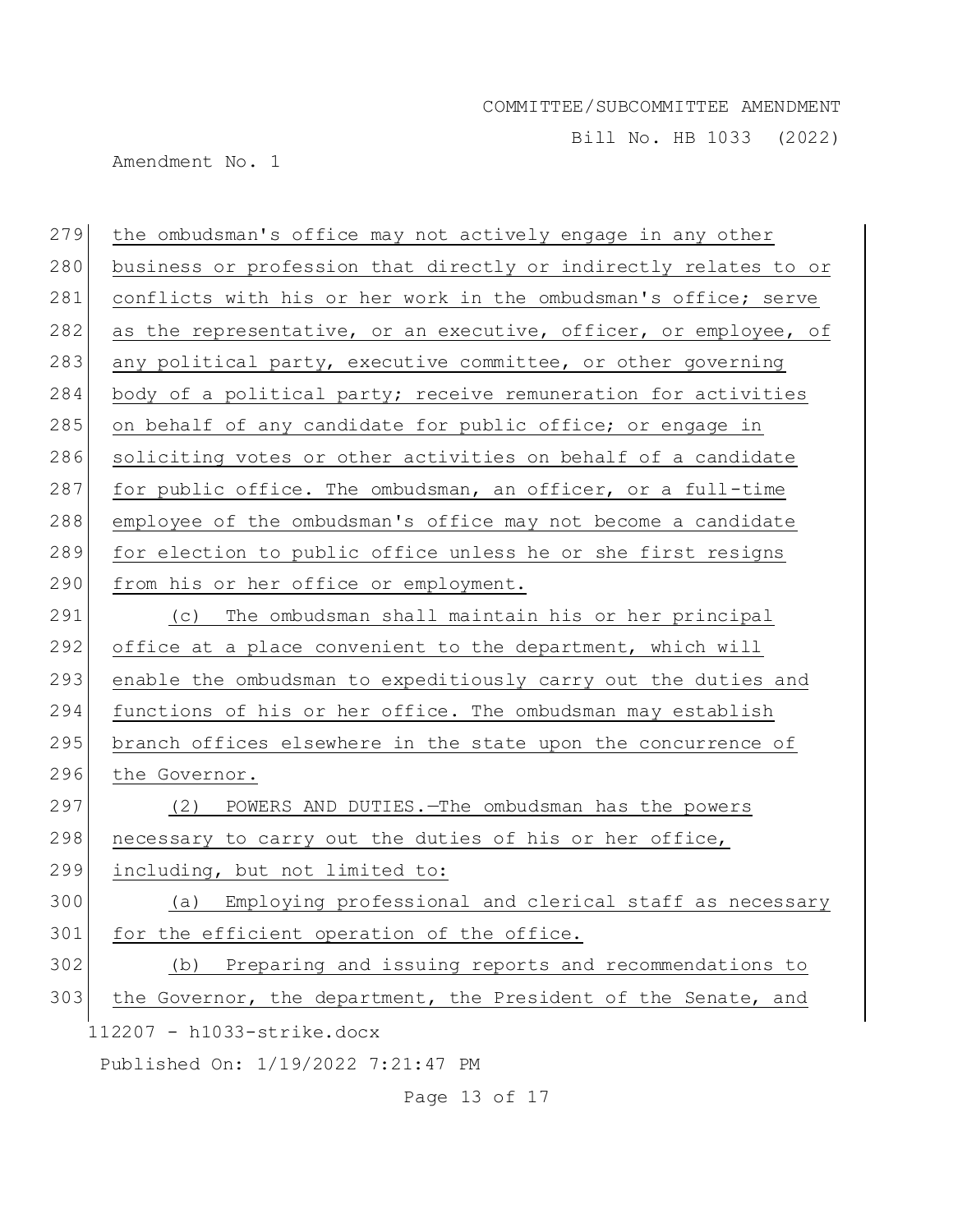Bill No. HB 1033 (2022)

Amendment No. 1

| 304 | the Speaker of the House of Representatives on any matter or     |
|-----|------------------------------------------------------------------|
| 305 | subject within the jurisdiction of chapter 720.                  |
| 306 | (c) Acting as a liaison between the department, parcel           |
| 307 | owners, boards of directors, board members, community            |
| 308 | association managers, and other affected parties. The ombudsman  |
| 309 | shall develop policies and procedures to assist parcel owners,   |
| 310 | boards of directors, board members, community association        |
| 311 | managers, and other affected parties to understand their rights  |
| 312 | and responsibilities, as set forth in this chapter, and the      |
| 313 | governing documents that govern their respective associations.   |
| 314 | The ombudsman shall coordinate and assist in the preparation and |
| 315 | adoption of educational and reference material, and shall        |
| 316 | endeavor to coordinate with private or volunteer providers of    |
| 317 | these services, so that the availability of these resources is   |
| 318 | made known to the largest possible audience.                     |
| 319 | (d)<br>Monitoring and reviewing procedures and disputes          |
| 320 | concerning elections or meetings.                                |
| 321 | Providing resources to assist members of boards of<br>(e)        |
| 322 | directors and officers of associations to carry out their powers |
| 323 | and duties consistent with this chapter and the governing        |
| 324 | documents that govern the association.                           |
| 325 | Encouraging and facilitating voluntary meetings<br>(f)           |
| 326 | between parcel owners, boards of directors, board members,       |
| 327 | community association managers, and other affected parties when  |
| 328 | the meetings may assist in resolving a dispute within a          |
|     | $112207 - h1033 - strike.docx$                                   |
|     | Published On: 1/19/2022 7:21:47 PM                               |

Page 14 of 17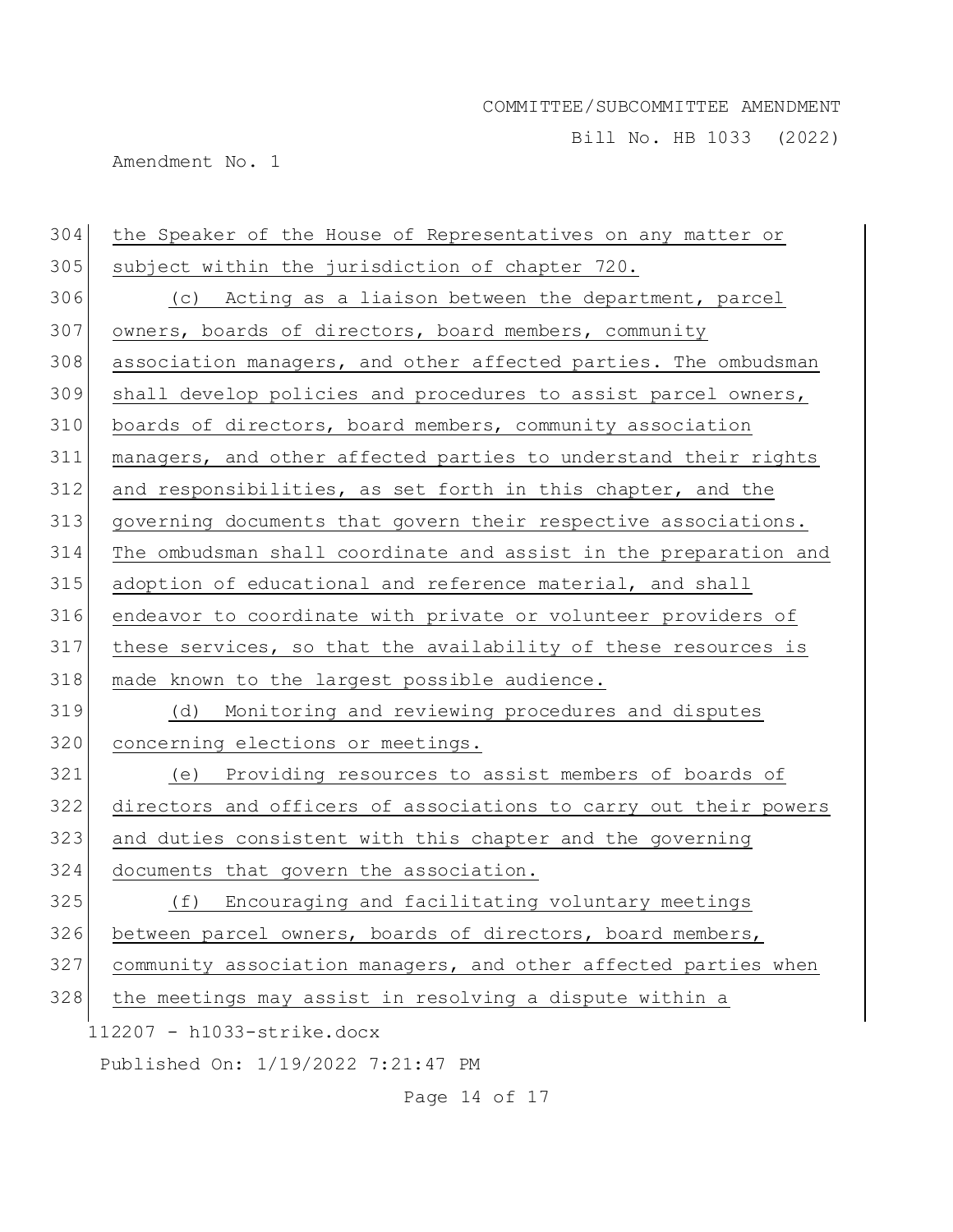Bill No. HB 1033 (2022)

Amendment No. 1

| homeowners' association before a person submits a dispute for a<br>330<br>formal or administrative remedy. It is the intent of the |  |
|------------------------------------------------------------------------------------------------------------------------------------|--|
|                                                                                                                                    |  |
| 331<br>Legislature that the ombudsman act as a neutral resource for                                                                |  |
| 332<br>both the rights and responsibilities of parcel owners,                                                                      |  |
| 333<br>associations, and board members.                                                                                            |  |
| 334<br>(g) Assisting with the resolution of disputes between                                                                       |  |
| 335<br>parcel owners and the association, or between parcel owners, if                                                             |  |
| 336<br>applicable.                                                                                                                 |  |
| 337<br>(3) ELECTION MONITORING.-                                                                                                   |  |
| 338<br>(a) Fifteen percent of the total voting interests in a                                                                      |  |
| 339<br>homeowners' association, or six parcel owners, whichever is                                                                 |  |
| 340<br>greater, may petition the ombudsman to appoint an election                                                                  |  |
| 341<br>monitor to attend the annual meeting of the parcel owners and                                                               |  |
| 342<br>conduct the election of directors.                                                                                          |  |
| 343<br>The ombudsman shall appoint a division employee, a<br>(b)                                                                   |  |
| 344<br>person who specializes in homeowners' association election                                                                  |  |
| 345<br>monitoring, or an attorney licensed to practice in the state as                                                             |  |
| 346<br>the election monitor.                                                                                                       |  |
| 347<br>The association must pay all costs associated with the<br>(C)                                                               |  |
| 348<br>election monitoring process.                                                                                                |  |
| 349<br>(d) The division must adopt a rule establishing procedures                                                                  |  |
| 350<br>for the appointment of election monitors and the scope and                                                                  |  |
| 351<br>extent of the monitor's role in the election process.                                                                       |  |
| 352<br>Section 4. This act shall take effect July 1, 2022.                                                                         |  |
| 353                                                                                                                                |  |
| 112207 - h1033-strike.docx                                                                                                         |  |
| Published On: 1/19/2022 7:21:47 PM                                                                                                 |  |

Page 15 of 17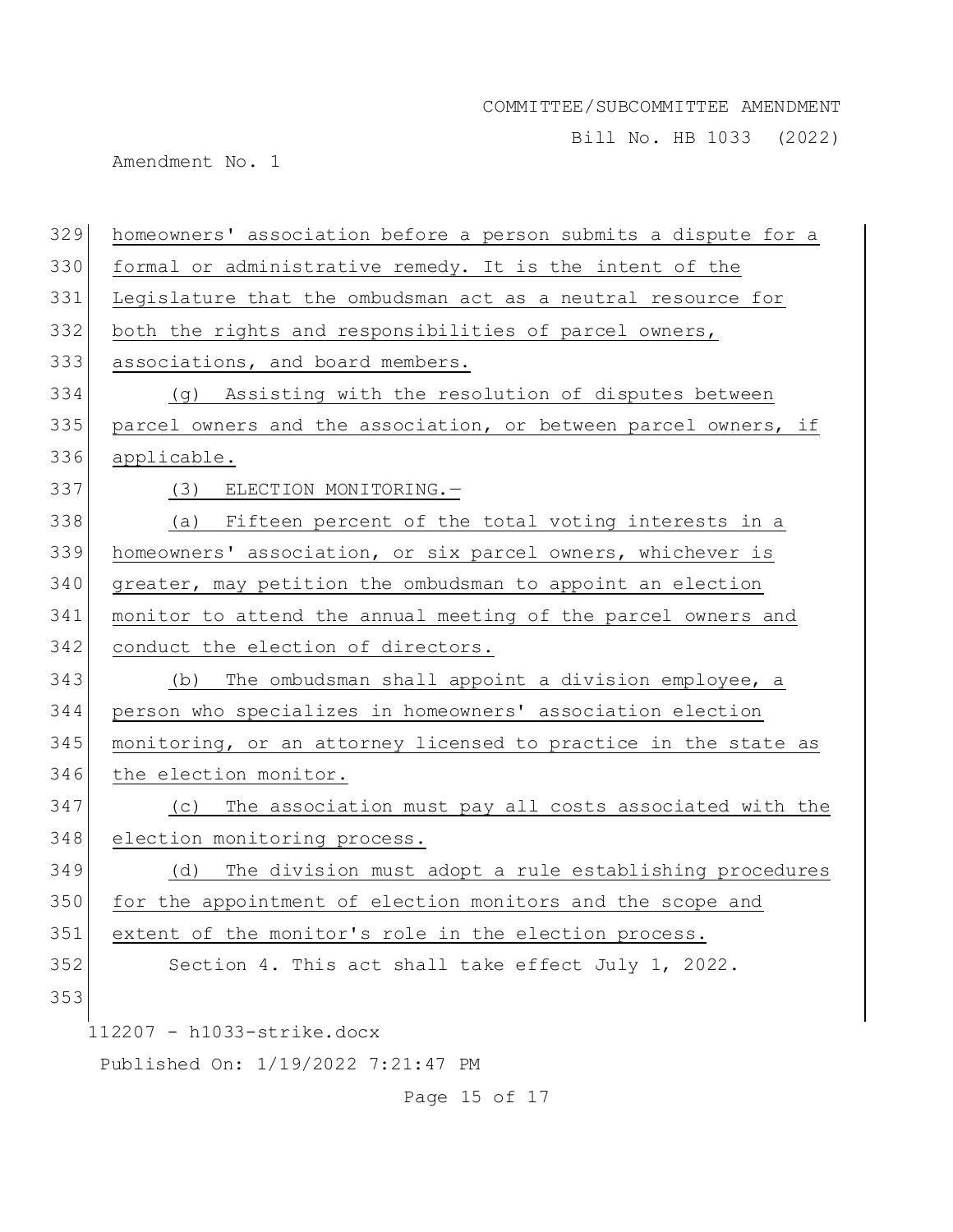Bill No. HB 1033 (2022)

Amendment No. 1

| 354 |                                                          |
|-----|----------------------------------------------------------|
| 355 | TITLE AMENDMENT                                          |
| 356 | Remove everything before the enacting clause and insert: |
| 357 | An act relating to homeowners' associations; amending    |
| 358 | s. 720.305, F.S.; requiring the board of                 |
| 359 | administration to provide written notice of the          |
| 360 | opportunity for certain hearings to certain persons;     |
| 361 | requiring certain hearings to be held within a           |
| 362 | specified time after certain persons receive a written   |
| 363 | request for such hearing; providing how a written        |
| 364 | request may be provided to certain persons;              |
| 365 | authorizing certain persons to attend the hearing in     |
| 366 | certain ways; authorizing a fine and suspension          |
| 367 | committee to reduce a fine or suspension levied by the   |
| 368 | board; providing an appeals process for certain fines    |
| 369 | and suspensions; requiring an appeal to be heard         |
| 370 | before a committee within a specified time after         |
| 371 | certain persons receive written notice of the appeal;    |
| 372 | providing how written notice of an appeal may be         |
| 373 | provided to certain persons; providing for the           |
| 374 | composition of an appeals committee; authorizing         |
| 375 | certain persons to attend the appeals committee and      |
| 376 | providing the ways that such persons may attend;         |
| 377 | specifying the role of the appeals committee;            |
| 378 | specifying when a fine or suspension may not be          |
|     | 112207 - h1033-strike.docx                               |
|     | Published On: 1/19/2022 7:21:47 PM                       |

Page 16 of 17